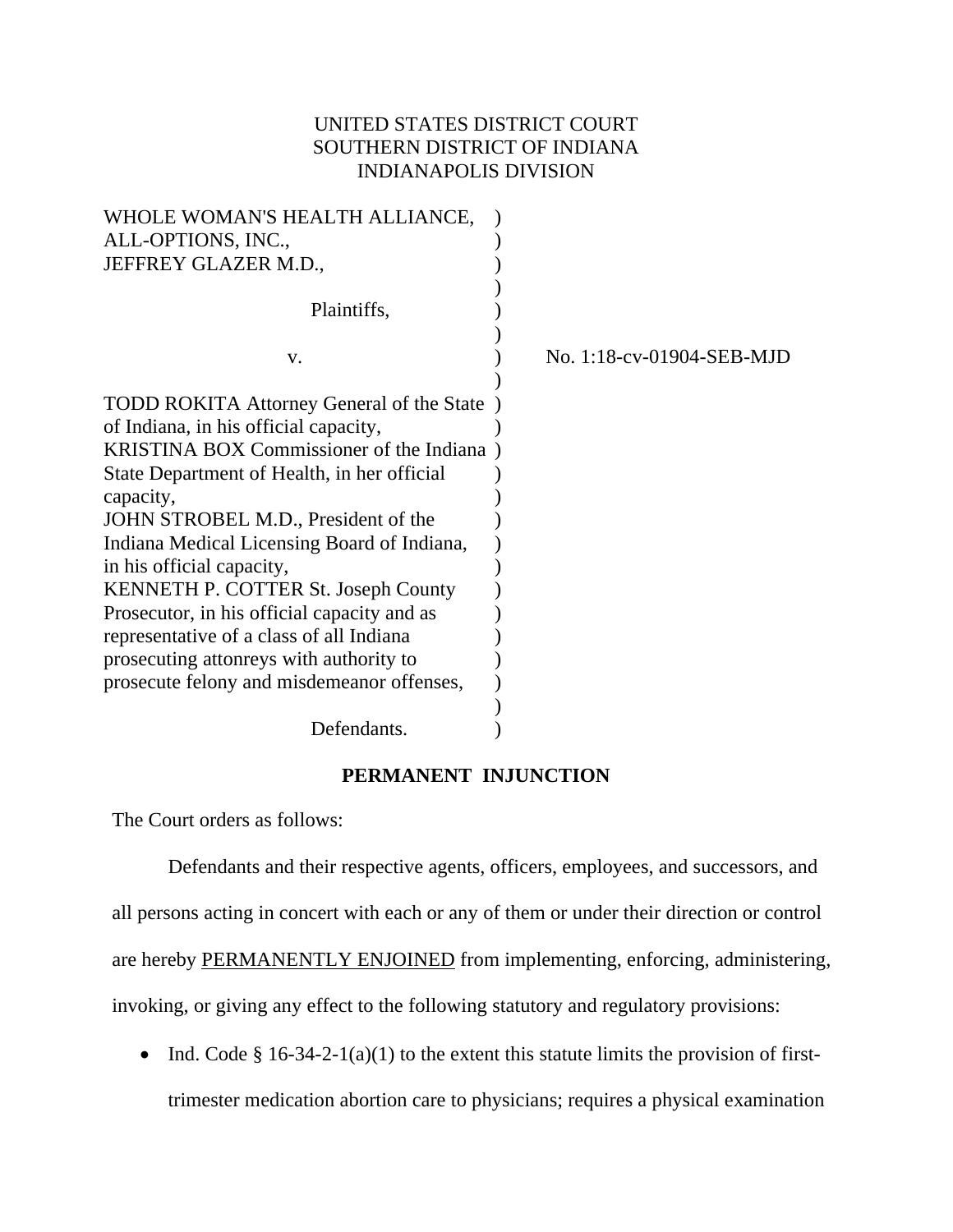to be performed on a woman prior to receiving an abortion; and prohibits the use of telemedicine by requiring the prescriber to be physically present at the abortion facility in order to dispense the abortion-inducing drug and the patient to ingest the drug in the physical presence of prescriber;

- Ind. Code § 16-34-2-1(a)(2) providing that second-trimester abortions be performed only in hospitals or ambulatory surgical centers;
- Ind. Code § 16-34-2-1.1(a)(1), (a)(4), (b)(1) to the extent these provisions prohibit providers from using telemedicine or telehealth to obtain informed consent from patients or to conduct preabortion counseling sessions;
- Ind. Code  $\S 25$ -1-9.5-8(a)(4) prohibiting the use of telemedicine in abortion care;
- 410 Ind. Admin. Code § 26-17-2(d)(1)(A), (4), (e)(5) requiring clinics providing aspiration abortions to maintain 120-square-foot procedure rooms, scrub facilities, and 44-inch corridors;
- 410 Ind. Admin. Code  $\S 26.5\n-17\n-2(e)(1)$  requiring medication abortion clinics to maintain housekeeping rooms with storage sinks;
- Ind. Code § 16-34-2-1.1(a)(1)(E) and (a)(1)(G) requiring women seeking abortion services to be informed that "objective scientific information shows that a fetus can feel pain at or before twenty (20) weeks of postfertilization age" and that "human physical life begins when a human ovum is fertilized by a human sperm"; and